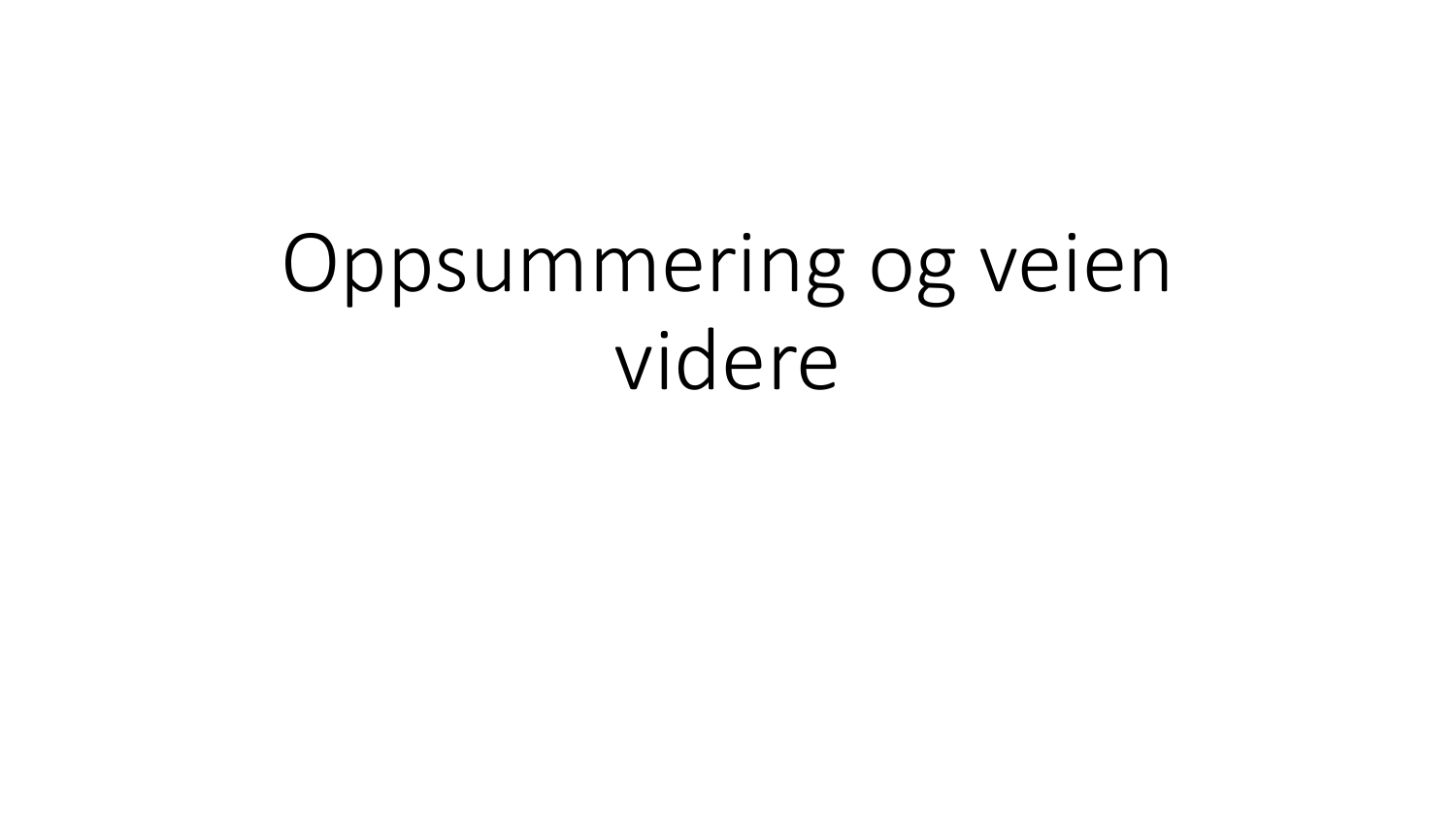#### Et kompetent og ambisiøst team -

- Helsetjenester
- Næringsliv
- Forskere
- Brukere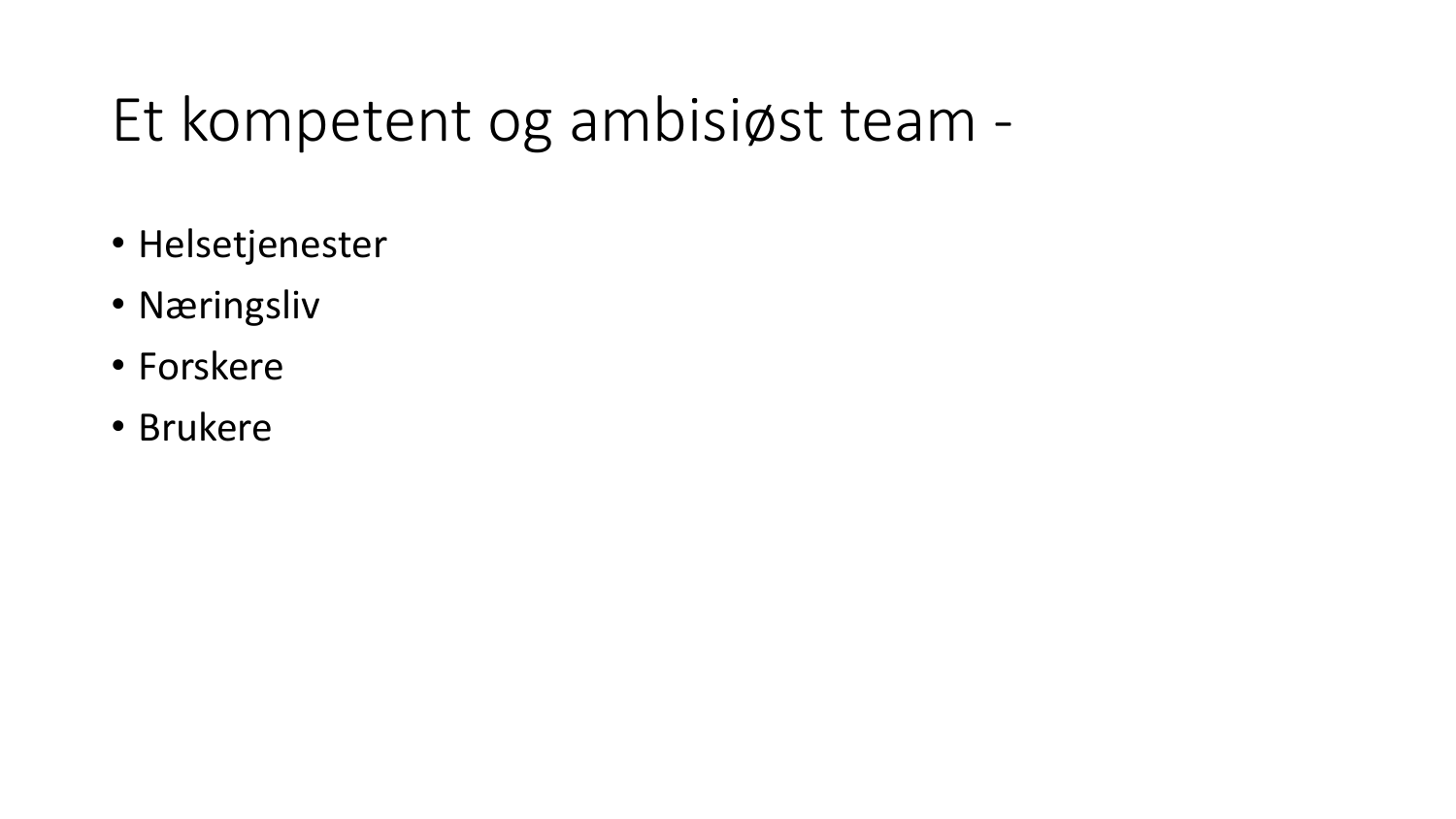#### Våre hovedspørsmål utgjør sentrale faser i innovasjonsprosessen

| Har det effekt for pasienten?                    |                                                      |                                                            |                                                           |  |  |  |
|--------------------------------------------------|------------------------------------------------------|------------------------------------------------------------|-----------------------------------------------------------|--|--|--|
| Ungdom med angst<br>Ryggplager<br>Leve med kreft | Er det kostnadseffektivt?<br>Mamma mia<br>eMeistring | Skal det innføres (beslutningsstøtte)?                     |                                                           |  |  |  |
|                                                  |                                                      | Helsetjenester og<br>næringslivspartner er<br>ikkedefinert | Hvordan innføre mest mulig<br>effektivt?                  |  |  |  |
|                                                  |                                                      |                                                            | eMeistring<br><b>Ungdom med angst</b><br>Mage-tarm skolen |  |  |  |
|                                                  |                                                      |                                                            |                                                           |  |  |  |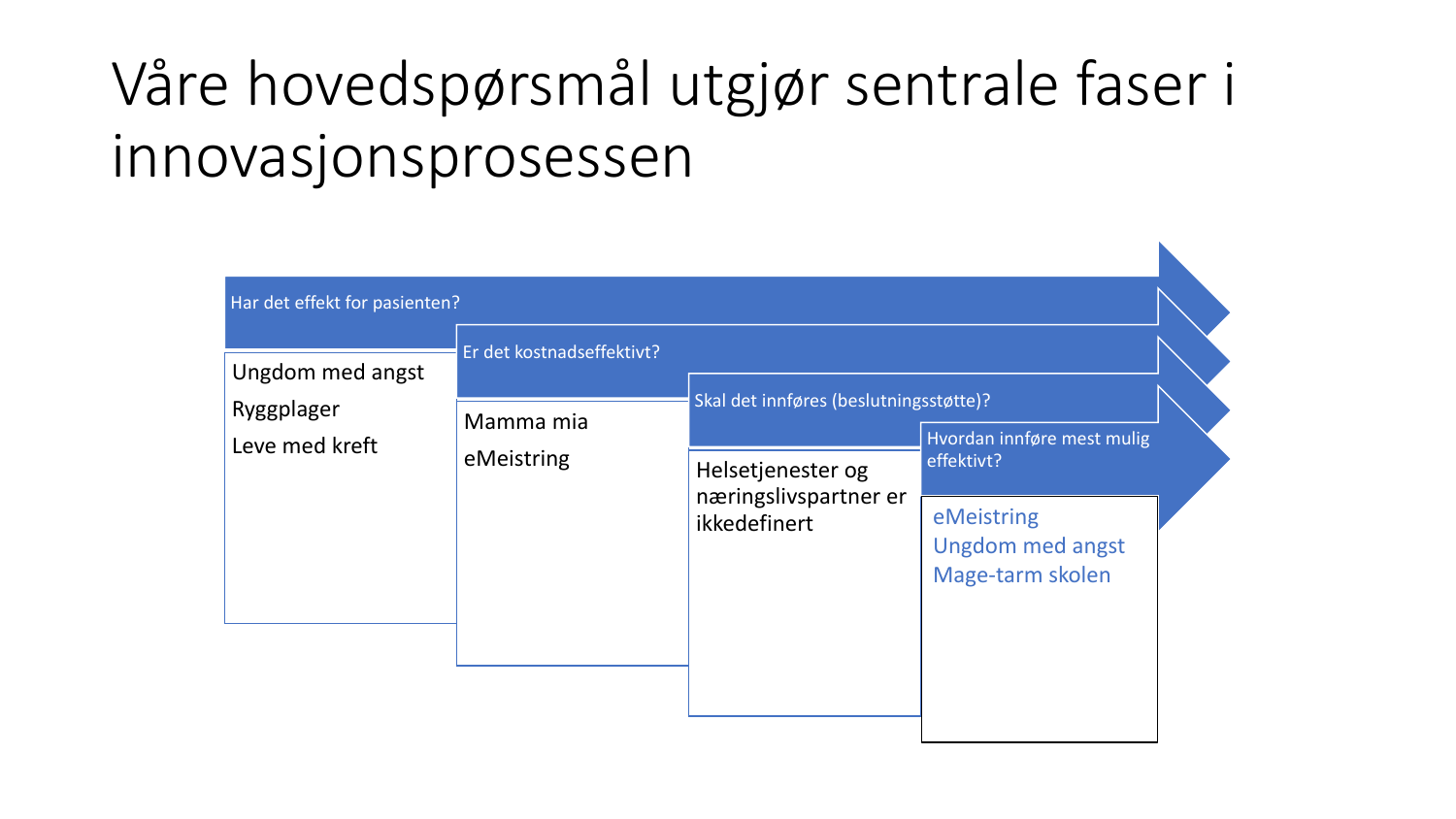#### Mange muligheter- og flere hvis vi vil….

| Case*             | WP 1 effektivitet | <b>WP 2 Kost nytte</b> | <b>WP 3 Tidlig</b><br>metodevurdering | <b>Implementering</b> |
|-------------------|-------------------|------------------------|---------------------------------------|-----------------------|
| Mamma mia/CT      |                   | $\boldsymbol{X}$       |                                       |                       |
| Emeistring/CW     |                   | $\boldsymbol{X}$       |                                       | $\boldsymbol{X}$      |
| Unge med angst/YW | $\sf X$           |                        |                                       | $\boldsymbol{X}$      |
| Rygg/YW           | X                 |                        |                                       |                       |
| kreft             | $\sf X$           |                        |                                       |                       |
| Mage tarm/CW      |                   |                        |                                       | X                     |

*\*I tillegg kommer mer overordnete mål*

*Dette er kun det som er spesifisert i søknaden- altså startpunktet vårt*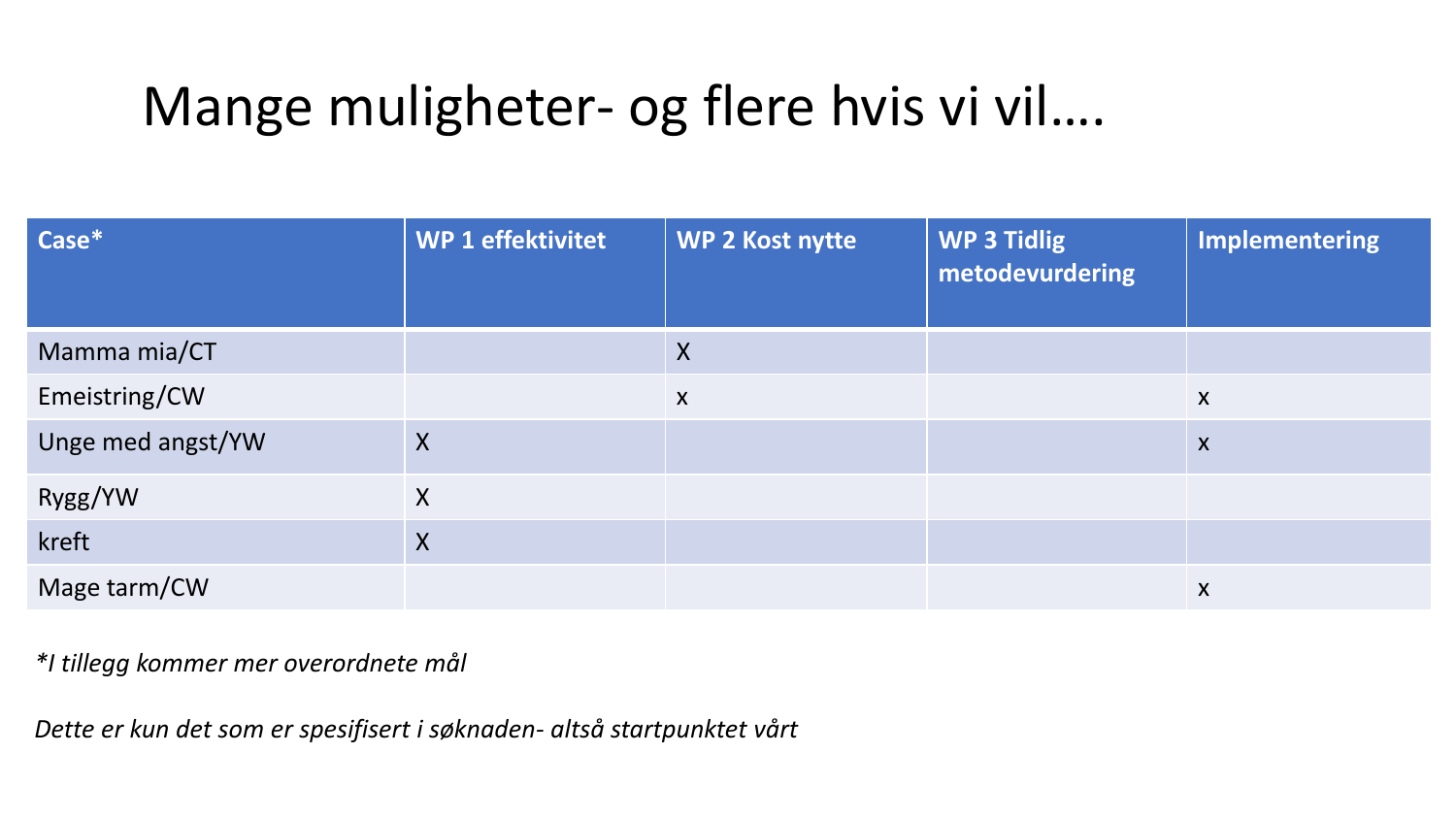#### Prioriteringer vår 2021

- Invitasjon fra WP 3!
- Få på plass organisasjon og styring
- Kartlegge utfallsmål på tvers av alle partnere
- Kartlegge forventninger
- Konkrete planer per subprosjekt
- Å møtes  $\odot$
- ??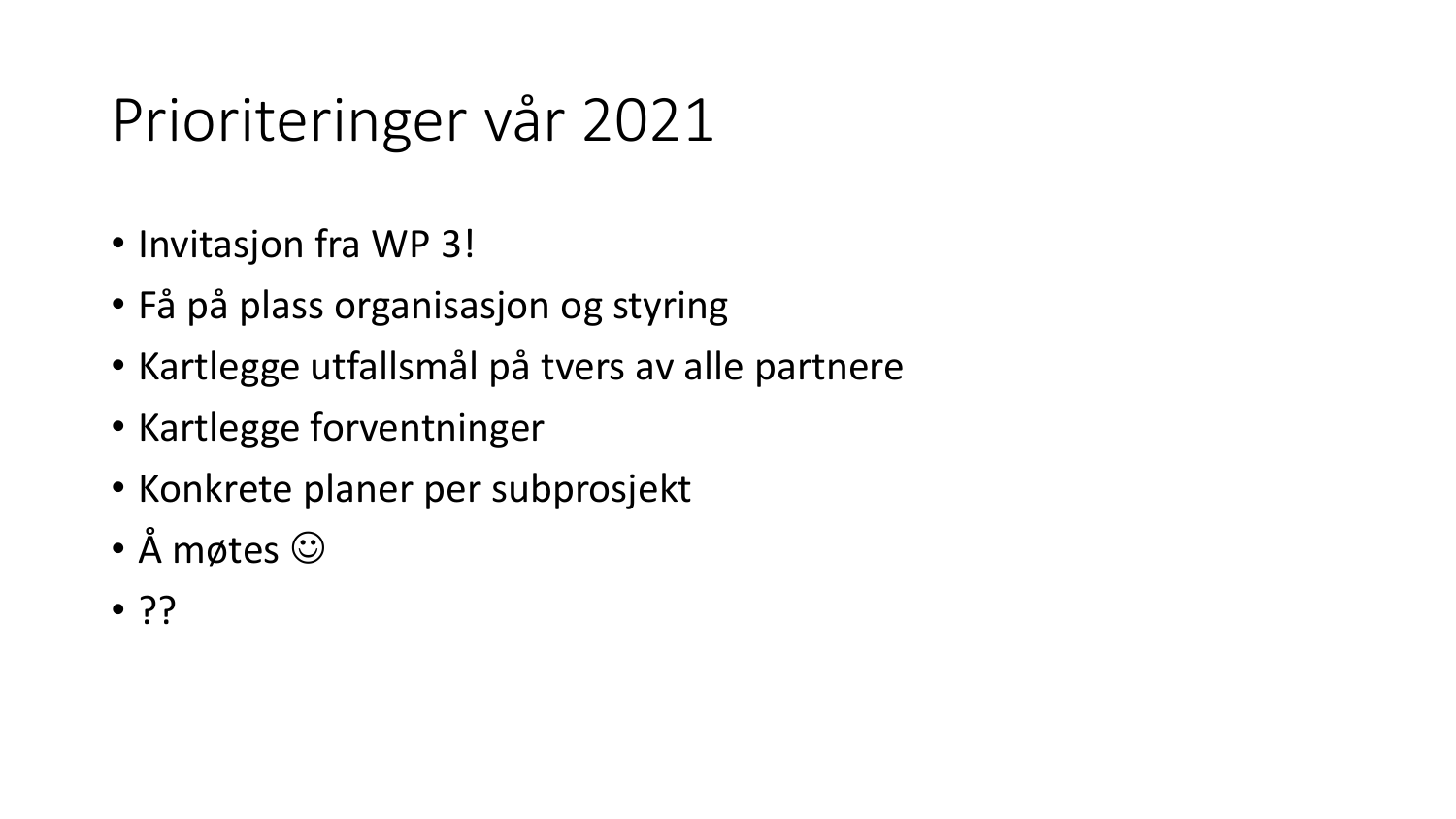## WP4 Implementation

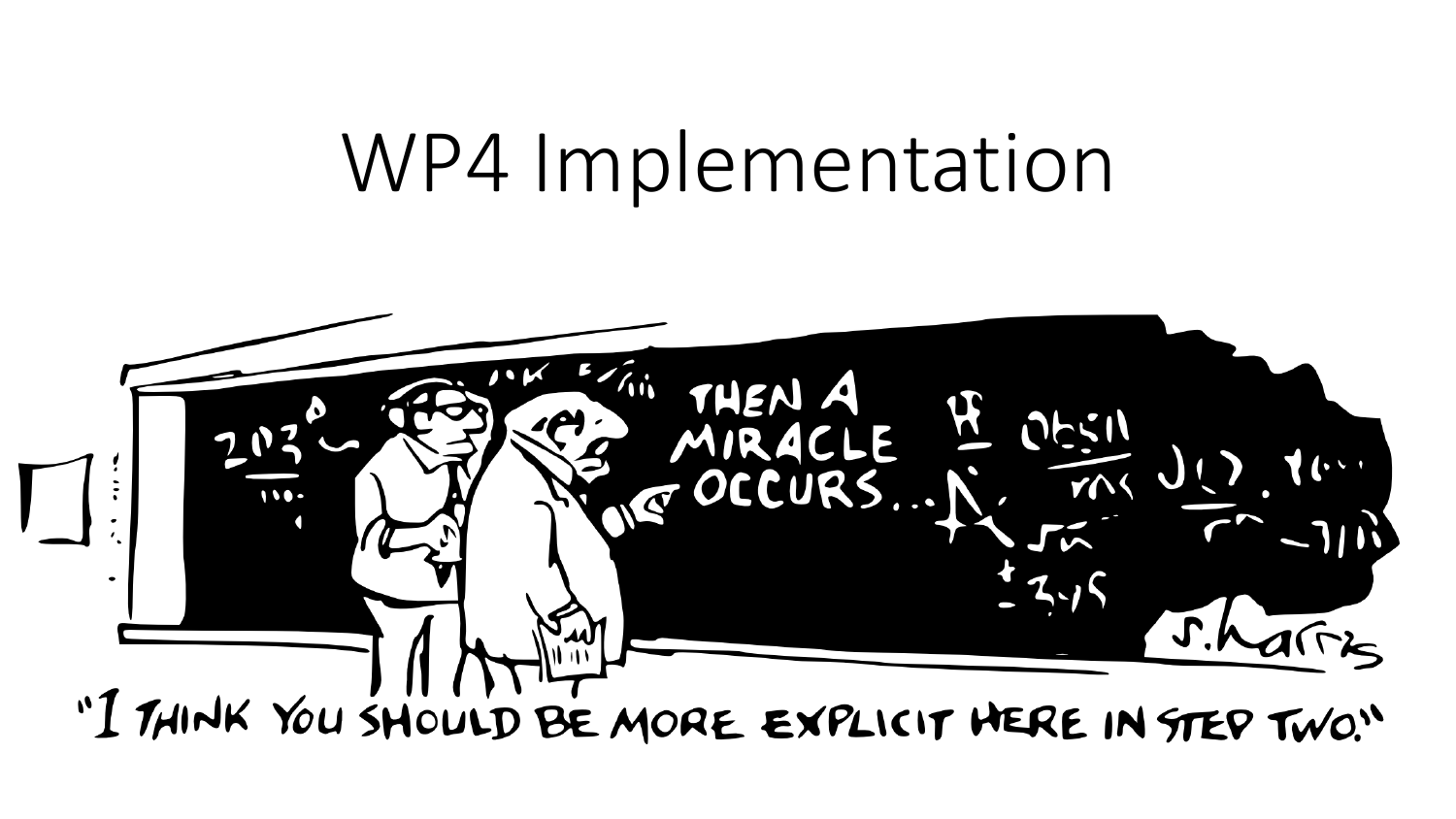#### Outline for today

- Short summary of WP4 background and goals
- Christiaan Vis on IMA and Itfits-toolkit
- Plans and goals WP4 year 2021



- Discussion with partners
	- The implementation object (e.g. MageTarmskolen, eMeistring)
	- The implementation sites (e.g. eM HUH- eM Vestfold eM Niderås, BM)
	- Current and future implementation efforts
	- How we (researchers) can help guide implementation and evaluation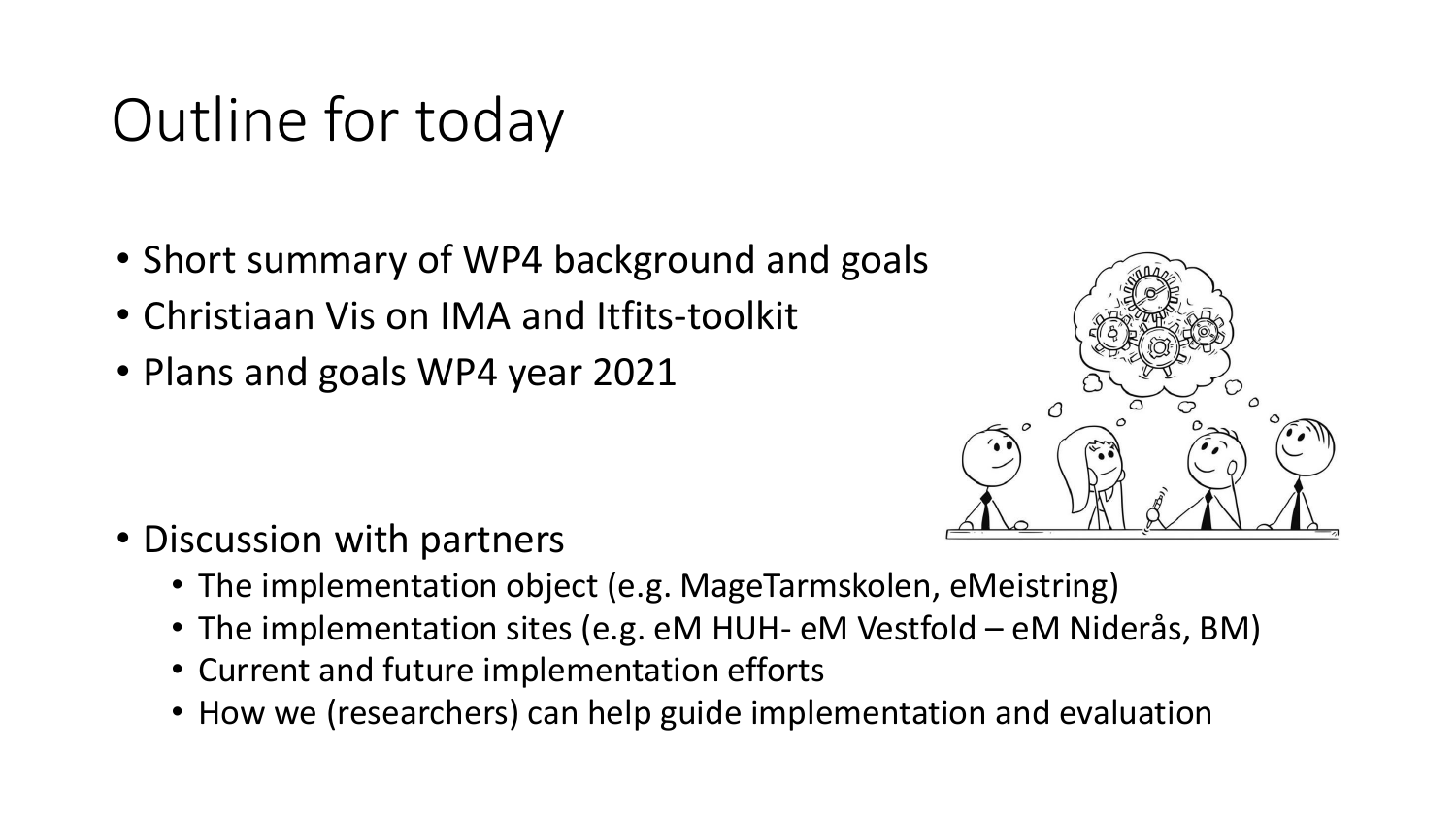#### WP4 Main goal

**To enhance the efficiency of the implementation of digital interventions, by gaining knowledge on tailored implementation strategies and their outcome**

Also,

- To support evidence-based scale-up of digital interventions in healthcare settings
- To promote systematic uptake of research findings and other evidence-based practices
- To improve the quality and effectiveness of care

\*Conceptualization of tailored implementation is operationalized in an online platform, the ItFits-toolkit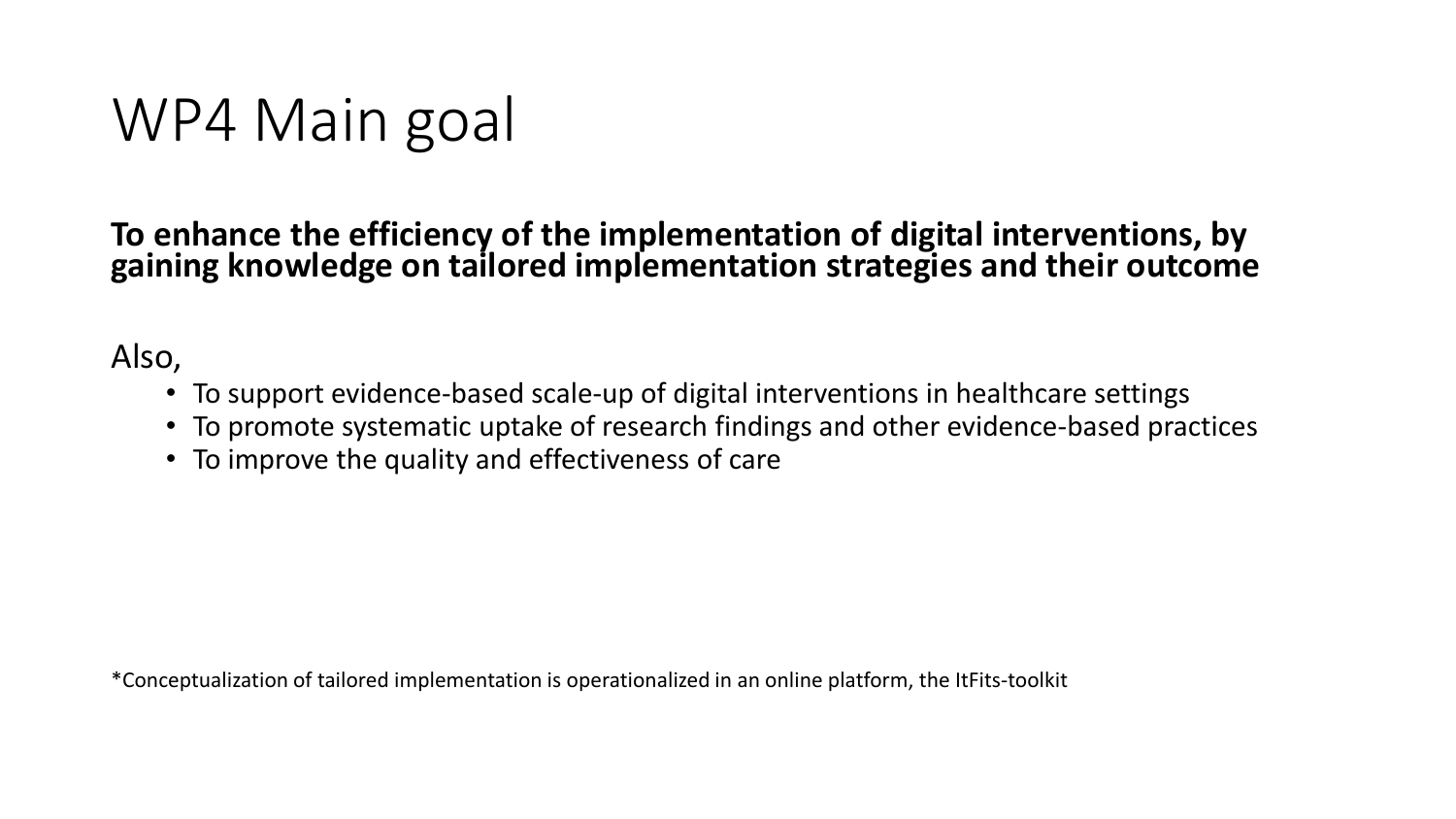#### Proposed work of WP4 in 2021

- T4.1 To describe for each different site in detail:
	- the implementation site and implementation object
	- their position in health care system
	- the patient flow and entry way into the digital service
	- involved persons and organisations in delivery of the service
	- the technological solution
	- *Communalities and differences*
- T4.2 To describe the current (IAU) implementation plans, goals and measures of success for each different site in detail
	- *Communalities and differences*
- T4.3 To translate the questionnaires
- T4.4 To adapt the ItFits-toolkit to local context
- T4.5 To develop the study protocol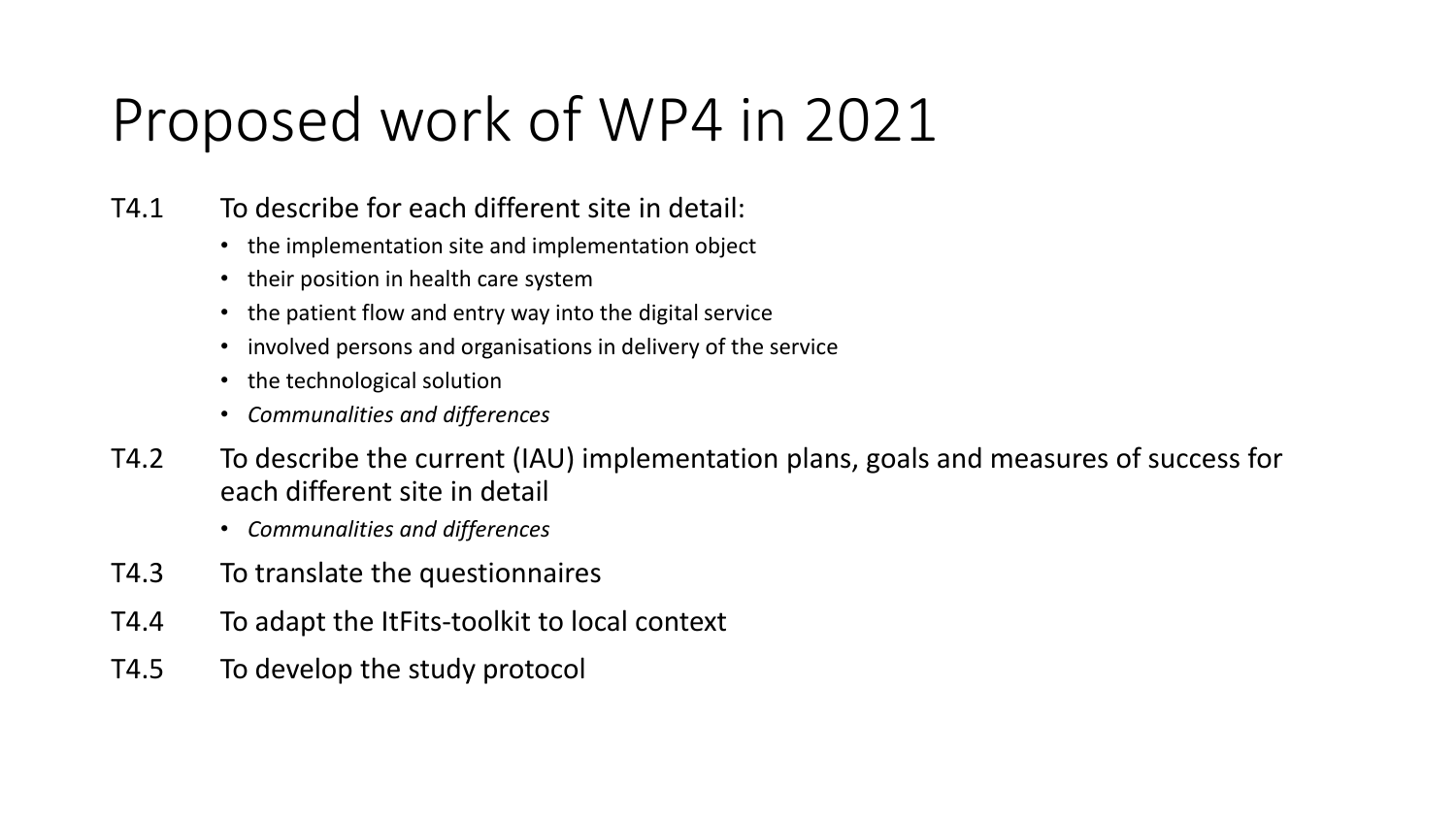### Each partner

- 1. Why partner in the project?
- 2. Implementation object (intervention)
	- For whom/for what/and why
	- Way of provision (online/FTF, (un)guided)
	- Developmental or implementation stage
- 3. Current and future implementation efforts/plans
	- (e.g. training of staff, promotion, etc)
- 4. Implementation goals
	- (e.g. increase reach, increase efficiency, reduce costs)
- 5. Desired outcome
	- (e.g. higher N satisfied, higher N treated, etc)